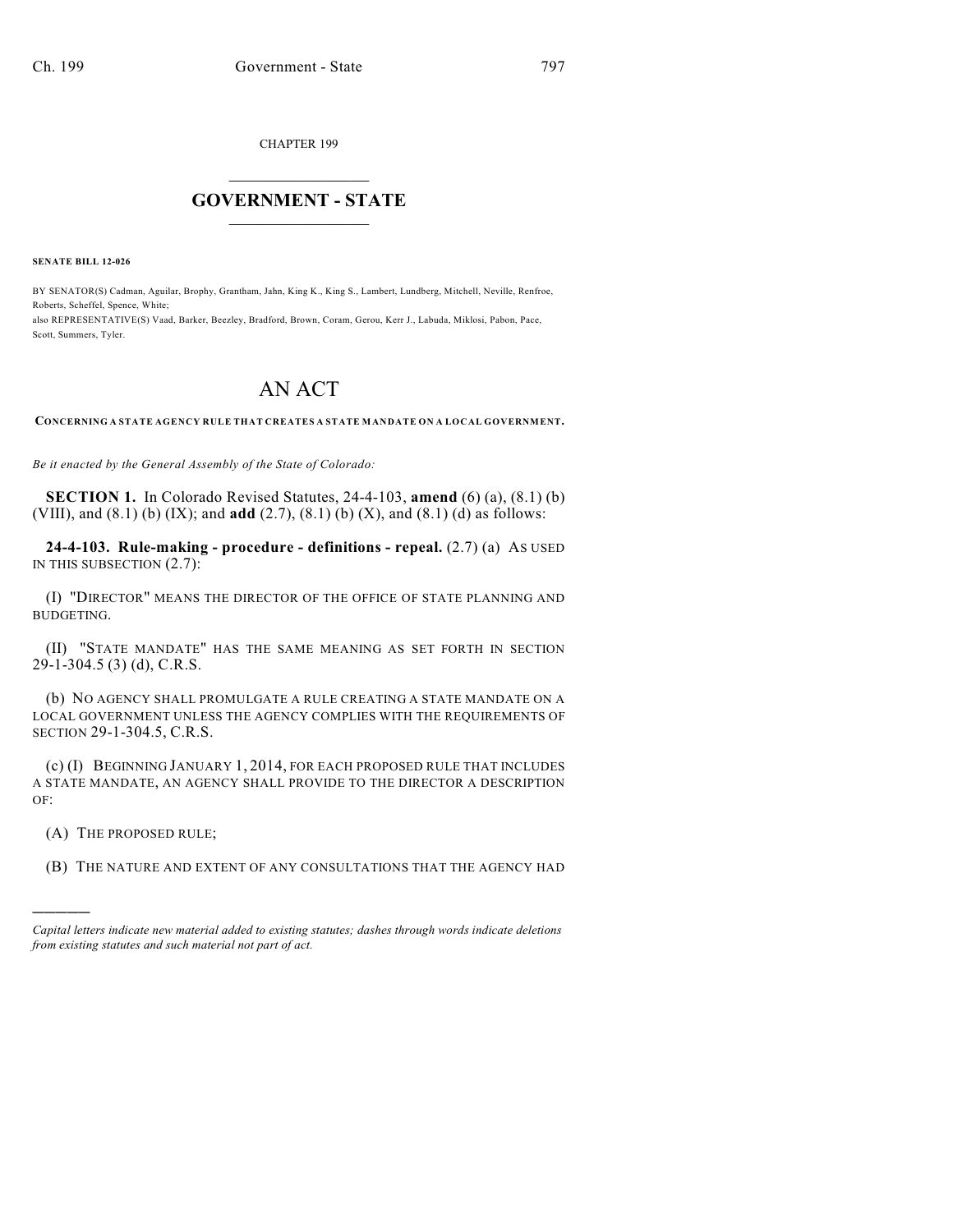WITH ELECTED OFFICIALS OR OTHER REPRESENTATIVES OFTHE LOCAL GOVERNMENTS THAT WOULD BE AFFECTED BY THE PROPOSED STATE MANDATE;

(C) THE NATURE OF ANY CONCERNS OF THE ELECTED OFFICIALS OR OTHER REPRESENTATIVES OF THE LOCAL GOVERNMENTS;

(D) ANY WRITTEN COMMUNICATIONS OR COMMENTS SUBMITTED TO THE AGENCY BY AN ELECTED OFFICIAL OR OTHER REPRESENTATIVE OF A LOCAL GOVERNMENT; AND

(E) THE AGENCY'S REASONING SUPPORTING THE NEED TO PROMULGATE THE RULE CONTAINING THE STATE MANDATE.

(II) THE DIRECTOR SHALL REVIEW THE INFORMATION PROVIDED PURSUANT TO SUBPARAGRAPH (I) OF THIS PARAGRAPH (c) AND, IF IT COMPLIES WITH THE REQUIREMENTS OF THIS PARAGRAPH (c), THE DIRECTOR SHALL SEND A WRITTEN NOTICE OF COMPLIANCE TO THE AGENCY. AN AGENCY SHALL NOT CONDUCT A PUBLIC RULE-MAKING PROCEEDING UNLESS THE AGENCY HAS RECEIVED THE WRITTEN NOTICE OF COMPLIANCE FROM THE DIRECTOR.

(d) EACH AGENCY SHALL DEVELOP A PROCESS TO ACTIVELY SOLICIT THE MEANINGFUL AND TIMELY INPUT OF ELECTED OFFICIALS AND OTHER REPRESENTATIVES OF LOCAL GOVERNMENTS INTO THE DEVELOPMENT OF PROPOSED RULES WITH STATE MANDATES AFFECTING LOCAL GOVERNMENTS. EACH AGENCY SHALL IMPLEMENT ITS PROCESS NO LATER THAN JANUARY 1, 2014, AND POST THE PROCESS ON THE AGENCY'S WEB SITE.

(e) THE EXECUTIVE DIRECTOR OF EACH DEPARTMENT SHALL BE RESPONSIBLE FOR ENSURING IMPLEMENTATION OF AND COMPLIANCE WITH THIS SUBSECTION (2.7).

(f) THE GENERAL ASSEMBLY SHALL APPROPRIATE ANY MONEYS NECESSARY FOR THE IMPLEMENTATION OF THIS SUBSECTION (2.7) TO THE OFFICE OF STATE PLANNING AND BUDGETING IN THE ANNUAL GENERAL APPROPRIATION ACT FOR THE FISCAL YEAR 2013-14.

(6) (a) A temporary or emergency rule may be adopted without compliance with the procedures prescribed in subsection (4) of this section and with less than the twenty days' notice prescribed in subsection (3) of this section, or where circumstances imperatively require, without notice, only if the agency finds that immediate adoption of the rule is imperatively necessary to comply with a state or federal law or federal regulation or for the preservation of public health, safety, or welfare and compliance with the requirements of this section would be contrary to the public interest and makes such a finding on the record. Such findings and a statement of the reasons for the action shall be published with the rule. A temporary or emergency rule may be adopted without compliance with subsection  $(2.5)$ SUBSECTIONS (2.5) AND (2.7) of this section, but shall not become permanent without compliance with such subsection  $(2.5)$  SUBSECTIONS (2.5) AND (2.7). A temporary or emergency rule shall become effective on adoption or on such later date as is stated in the rule, shall be published promptly, and shall have effect for not more than one hundred twenty days after its adoption or for such shorter period as may be specifically provided by the statute governing such agency, unless made